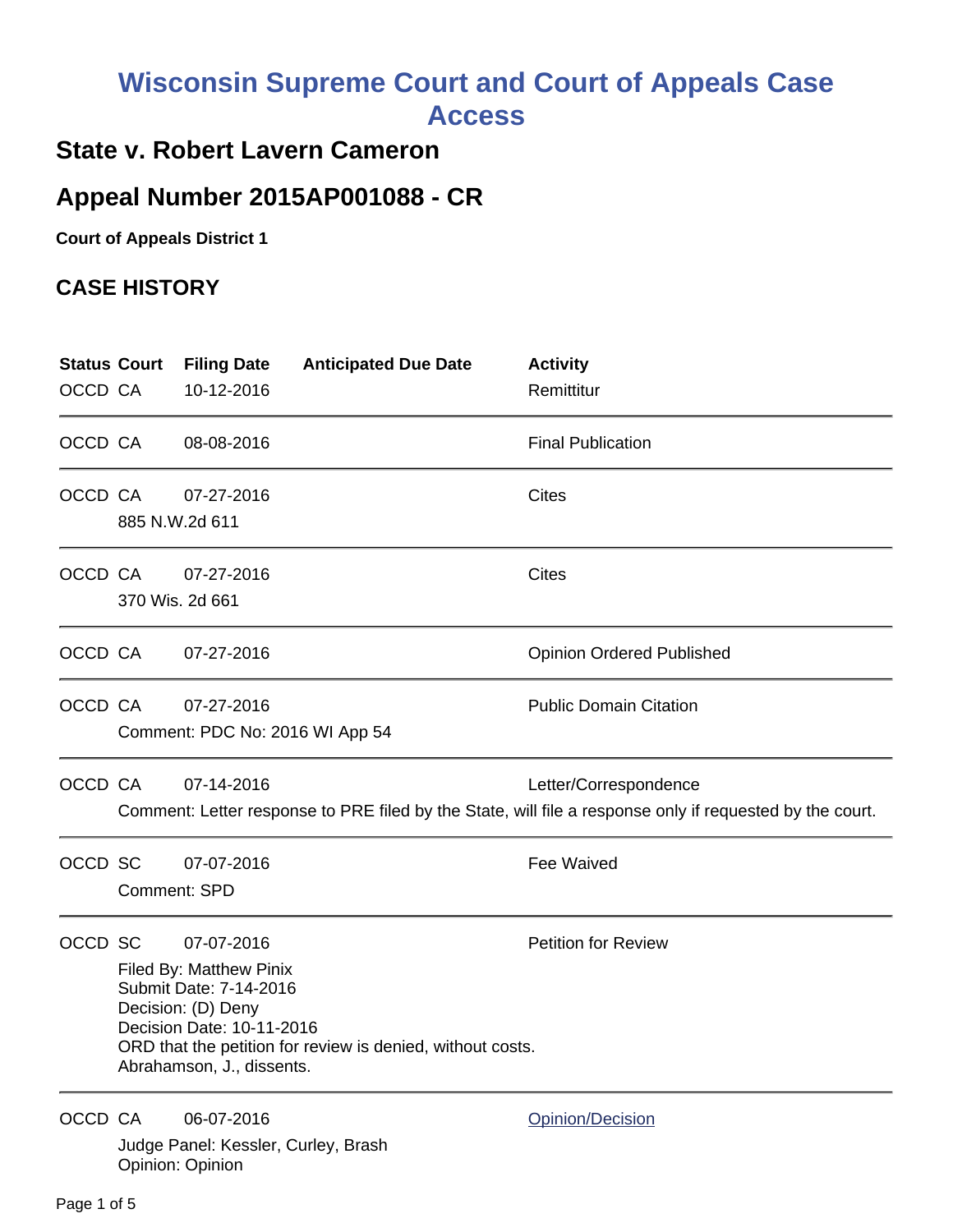Decision: Affirmed Pages: 15 Written by: Kessler, Joan F. Order Text: Judgment and order affirmed

| OCCD CA |                                                                                                                                                                                                                                                                                                                                                    | 03-01-2016                                                                                                                                                                                                                                                                                                                     | <b>Submitted on Briefs</b>                              |  |
|---------|----------------------------------------------------------------------------------------------------------------------------------------------------------------------------------------------------------------------------------------------------------------------------------------------------------------------------------------------------|--------------------------------------------------------------------------------------------------------------------------------------------------------------------------------------------------------------------------------------------------------------------------------------------------------------------------------|---------------------------------------------------------|--|
| OCCD CA |                                                                                                                                                                                                                                                                                                                                                    | 01-28-2016                                                                                                                                                                                                                                                                                                                     | <b>Briefs Received At State Law Library</b>             |  |
| OCCD CA |                                                                                                                                                                                                                                                                                                                                                    | 01-07-2016                                                                                                                                                                                                                                                                                                                     | Record and Briefs Sent to District 1                    |  |
| OCCD CA | <b>Comment: BRY</b>                                                                                                                                                                                                                                                                                                                                | 01-04-2016                                                                                                                                                                                                                                                                                                                     | Certificate of Filing by Mail                           |  |
| OCCD CA |                                                                                                                                                                                                                                                                                                                                                    | 12-30-2015<br>Filed By: Matthew Pinix                                                                                                                                                                                                                                                                                          | <b>Reply Brief</b><br><b>Reply Brief</b>                |  |
| OCCD CA |                                                                                                                                                                                                                                                                                                                                                    | Motion to Extend Time<br>12-28-2015<br>Filed By: Matthew Pinix<br>Submit Date: 12-28-2015<br>Decision: (G) Grant<br>Decision Date: 12-30-2015<br>IT IS ORDERED that the deadline for Cameron to file his reply brief in this matter is extended to<br>January 6, 2016.<br>See BRY event due on 1-6-2016                        |                                                         |  |
| OCCD CA | 12-10-2015<br><b>Motion to Extend Time</b><br>Filed By: Matthew Pinix<br>Submit Date: 12-11-2015<br>Decision: (G) Grant<br>Decision Date: 12-14-2015<br>IT IS ORDERED that the time for the appellant to file a reply brief is extended until December 28, 2015.<br>See Wis. Stat. Rule 809.82(2)(a) (2013-14).<br>See BRY event due on 12-28-2015 |                                                                                                                                                                                                                                                                                                                                |                                                         |  |
| OCCD CA |                                                                                                                                                                                                                                                                                                                                                    | 11-23-2015<br>Filed By: Jeffrey Kassel                                                                                                                                                                                                                                                                                         | Brief of Respondent(s)<br><b>Brief of Respondent(s)</b> |  |
| OCCD CA |                                                                                                                                                                                                                                                                                                                                                    | 11-09-2015<br>Filed By: Jeffrey Kassel<br>Submit Date: 11-10-2015<br>Decision: (G) Grant<br>Decision Date: 11-11-2015<br>IT IS ORDERED that the deadline for the State of Wisconsin to file its brief is extended through<br>November 25, 2015. See Wis. Stat. Rule 809.82(2)(a) (2013-14).<br>See BRS event due on 11-25-2015 | Motion to Extend Time                                   |  |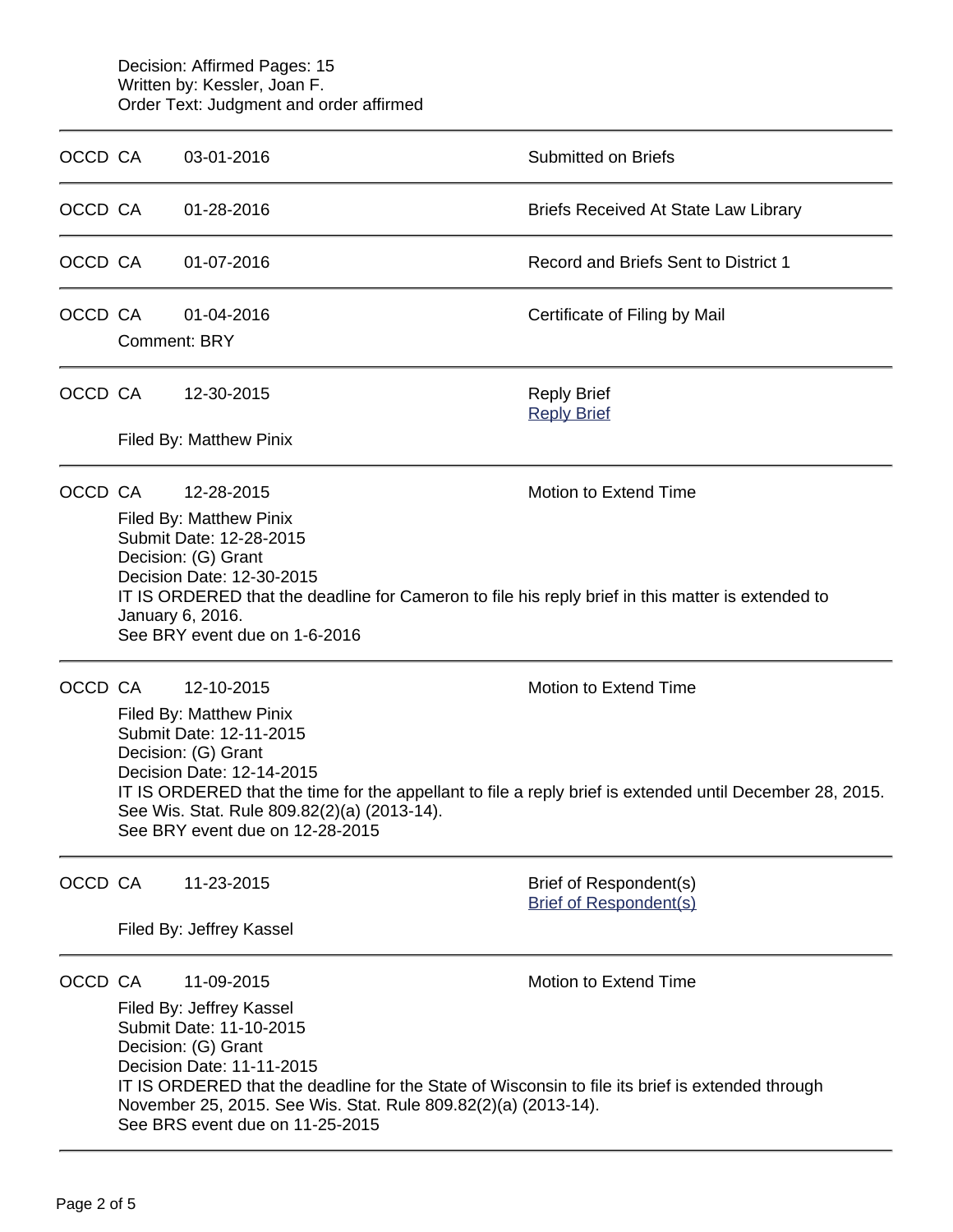| OCCD CA |                                                       | 10-26-2015                                                                                                                                                                              | Motion to Extend Time                                                                                   |  |  |  |  |
|---------|-------------------------------------------------------|-----------------------------------------------------------------------------------------------------------------------------------------------------------------------------------------|---------------------------------------------------------------------------------------------------------|--|--|--|--|
|         | Comment: 2nd                                          | Filed By: Jeffrey Kassel<br>Submit Date: 10-26-2015<br>Decision: (G) Grant<br>Decision Date: 10-28-2015<br>Rule 809.82(2)(a) (2013-14).<br>See BRS event due on 11-11-2015              | IT IS ORDERED the deadline for the State to file its brief is extended through 11/11/15. See Wis. Stat. |  |  |  |  |
| OCCD CA |                                                       | 09-23-2015                                                                                                                                                                              | Motion to Extend Time                                                                                   |  |  |  |  |
|         |                                                       | Filed By: Jeffrey Kassel<br>Submit Date: 9-23-2015<br>Decision: (G) Grant<br>Decision Date: 9-25-2015<br>See Wis. Stat. Rule 809.82(2)(a) (2013-14).<br>See BRS event due on 10-28-2015 | IT IS ORDERED that the deadline for the State to file its brief is extended through October 28, 2015.   |  |  |  |  |
| OCCD CA |                                                       | 09-02-2015                                                                                                                                                                              | <b>Attorney Change</b>                                                                                  |  |  |  |  |
|         |                                                       | Comment: Withdrew Gregory M. Weber, AAG, added Jeffrey J. Kassel, AAG.                                                                                                                  |                                                                                                         |  |  |  |  |
| OCCD CA |                                                       | 08-25-2015                                                                                                                                                                              | Brief & Appx of Appellant(s)<br><b>Brief of Appellant</b>                                               |  |  |  |  |
| OCCD CA |                                                       | 07-13-2015<br>Comment: PSI #58                                                                                                                                                          | <b>Sealed Documents</b>                                                                                 |  |  |  |  |
|         |                                                       |                                                                                                                                                                                         |                                                                                                         |  |  |  |  |
| OCCD CA |                                                       | 07-13-2015<br>Comment: 1-15 to 84-4, separate box                                                                                                                                       | Record                                                                                                  |  |  |  |  |
| OCCD CA |                                                       | 06-03-2015                                                                                                                                                                              | Notif. Sent-Filing of NAP & Ct. Record                                                                  |  |  |  |  |
| OCCD CA |                                                       | 06-03-2015                                                                                                                                                                              | <b>Fee Waived</b>                                                                                       |  |  |  |  |
|         | <b>Comment: SPD Appointed</b>                         |                                                                                                                                                                                         |                                                                                                         |  |  |  |  |
| OCCD CA |                                                       | 06-03-2015                                                                                                                                                                              | Notice of Appeal & Court Record                                                                         |  |  |  |  |
| OCCD CA |                                                       | 06-03-2015                                                                                                                                                                              | X Transfer                                                                                              |  |  |  |  |
| OCCD CA |                                                       | 06-01-2015                                                                                                                                                                              | <b>Statement on Transcript</b>                                                                          |  |  |  |  |
|         | Filed By: Matthew Pinix<br><b>Status: Prev. Filed</b> |                                                                                                                                                                                         |                                                                                                         |  |  |  |  |
| OCCD CA |                                                       | 06-01-2015                                                                                                                                                                              | Received SPD Appointment Order                                                                          |  |  |  |  |
|         | Comment: for Atty. Matthew S. Pinix                   |                                                                                                                                                                                         |                                                                                                         |  |  |  |  |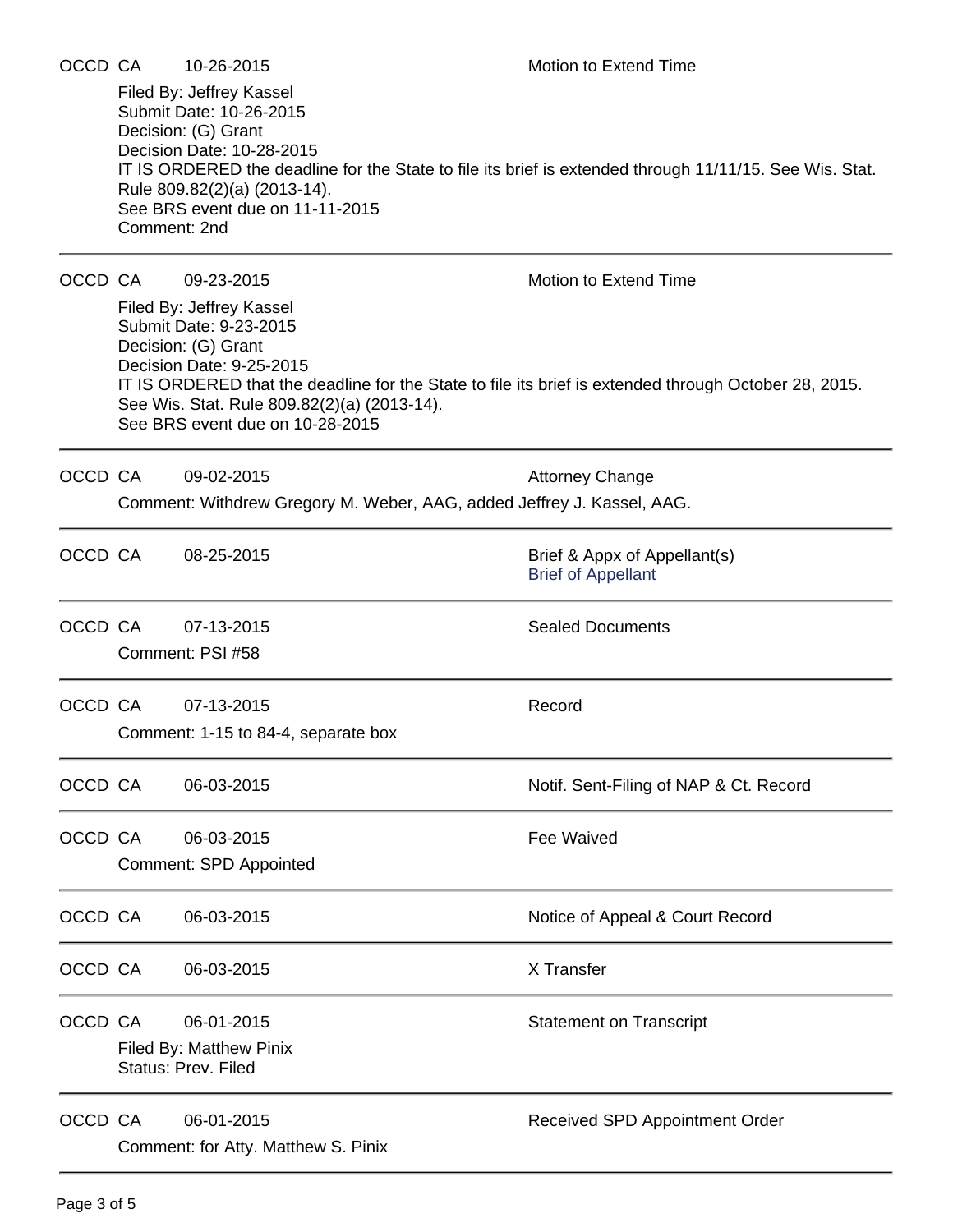| OCCD CA |                                                                                                                                                                                                                                                                                                                                                              | 05-29-2015                                                                                                                                               | Notice of Appeal filed in Cir. Ct.                                                                                                                                                                |  |  |
|---------|--------------------------------------------------------------------------------------------------------------------------------------------------------------------------------------------------------------------------------------------------------------------------------------------------------------------------------------------------------------|----------------------------------------------------------------------------------------------------------------------------------------------------------|---------------------------------------------------------------------------------------------------------------------------------------------------------------------------------------------------|--|--|
| OCCD CA |                                                                                                                                                                                                                                                                                                                                                              | 05-11-2015                                                                                                                                               | <b>Order of Circuit Court</b>                                                                                                                                                                     |  |  |
|         | OCCD CA<br>03-18-2015<br><b>MXT</b> to Decide Postconviction Motion<br>Filed By: Matthew Pinix<br>Submit Date: 3-19-2015<br>Decision: (G) Grant<br>Decision Date: 3-20-2015<br>IT IS ORDERED the deadline for the circuit court to decide the postconviction motion is extended to<br>07/13/15.                                                              |                                                                                                                                                          |                                                                                                                                                                                                   |  |  |
| OCCD CA | 11-20-2014<br><b>MXT</b> to file NAP/PCM<br>Filed By: Matthew Pinix<br>Submit Date: 11-21-2014<br>Decision: (G) Grant<br>Decision Date: 11-24-2014<br>IT IS ORDERED that the deadline for Cameron to file a postconviction motion or a notice of appeal is<br>extended through January 20, 2015. See Wis. Stat. Rule 809.82(2)(a) (2011-12).<br>Comment: 7th |                                                                                                                                                          |                                                                                                                                                                                                   |  |  |
| OCCD CA | Comment: 6th                                                                                                                                                                                                                                                                                                                                                 | 09-22-2014<br>Filed By: Matthew Pinix<br>Submit Date: 9-23-2014<br>Decision: (G) Grant<br>Decision Date: 9-24-2014                                       | <b>MXT</b> to file NAP/PCM<br>IT IS ORDERED that the time for filing a notice of appeal or postconviction motion is extended to<br>November 21, 2014. See Wis. Stat. Rule 809.82(2)(a) (2011-12). |  |  |
| OCCD CA | 07-21-2014<br><b>MXT to file NAP/PCM</b><br>Filed By: Matthew Pinix<br>Submit Date: 7-21-2014<br>Decision: (G) Grant<br>Decision Date: 7-23-2014<br>IT IS ORDERED the time for filing a notice of appeal or a postconviction motion is extended to 09/22/14.<br>See Wis. Stat. Rule 809.82(2)(a) (2011-12).<br>Comment: 5th                                  |                                                                                                                                                          |                                                                                                                                                                                                   |  |  |
| OCCD CA | Comment: 4th                                                                                                                                                                                                                                                                                                                                                 | 04-07-2014<br>Filed By: Matthew Pinix<br>Submit Date: 4-7-2014<br>Decision: (G) Grant<br>Decision Date: 4-9-2014<br>matter is extended to July 23, 2014. | <b>MXT</b> to file NAP/PCM<br>IT IS ORDERED that the deadline for Cameron to file a postconviction motion or notice of appeal in this                                                             |  |  |

OCCD CA 02-03-2014 MXT to file NAP/PCM